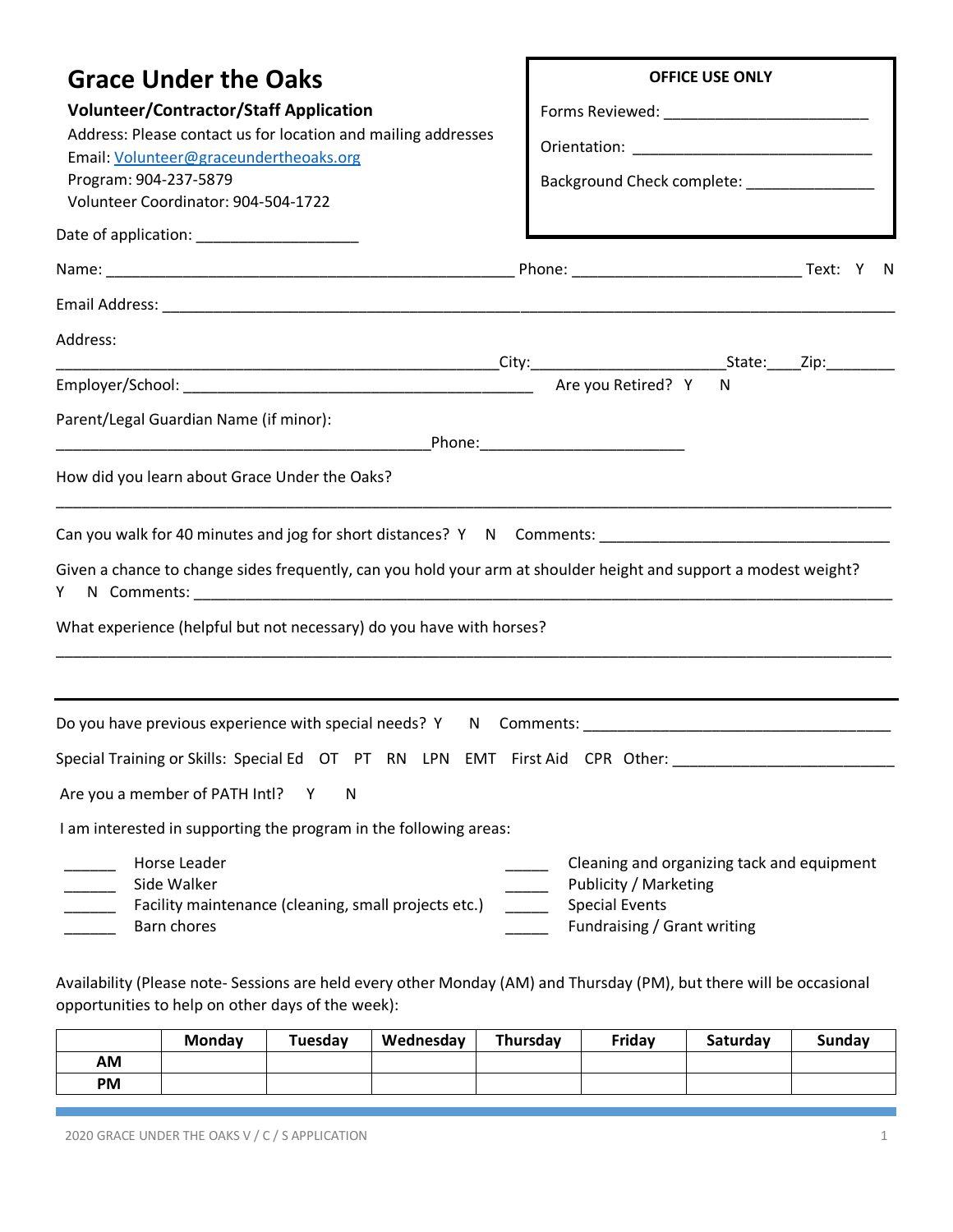# **HEALTH HISTORY**

| Date of Birth: __________________                                                                                                                                                                                                                                                 |      |
|-----------------------------------------------------------------------------------------------------------------------------------------------------------------------------------------------------------------------------------------------------------------------------------|------|
|                                                                                                                                                                                                                                                                                   |      |
| Allergies:                                                                                                                                                                                                                                                                        |      |
|                                                                                                                                                                                                                                                                                   |      |
| Medications:                                                                                                                                                                                                                                                                      |      |
| Please describe your current health status, particularly regarding the physical/emotional demands of working in a<br>therapeutic riding program. Please address fitness, cardiac, respiratory, bone or joint function, recent<br>hospitalizations/surgeries or lifestyle changes: |      |
| <b>EMERGENCY INFORMATION</b>                                                                                                                                                                                                                                                      |      |
|                                                                                                                                                                                                                                                                                   |      |
|                                                                                                                                                                                                                                                                                   |      |
|                                                                                                                                                                                                                                                                                   |      |
|                                                                                                                                                                                                                                                                                   |      |
|                                                                                                                                                                                                                                                                                   |      |
| to provide such medical assistance as they determine to be necessary.                                                                                                                                                                                                             |      |
| In the event that the emergency contact listed above cannot be reached and if deemed necessary by the Grace Under<br>medical care, surgical care, and/or hospital staff to provide care, which includes anesthetic, if deemed necessary or<br>advisable by medical staff.         |      |
| Signature of applicant or Parent/Legal Guardian                                                                                                                                                                                                                                   | Date |
| Printed Name of applicant or Parent/Legal Guardian                                                                                                                                                                                                                                | Date |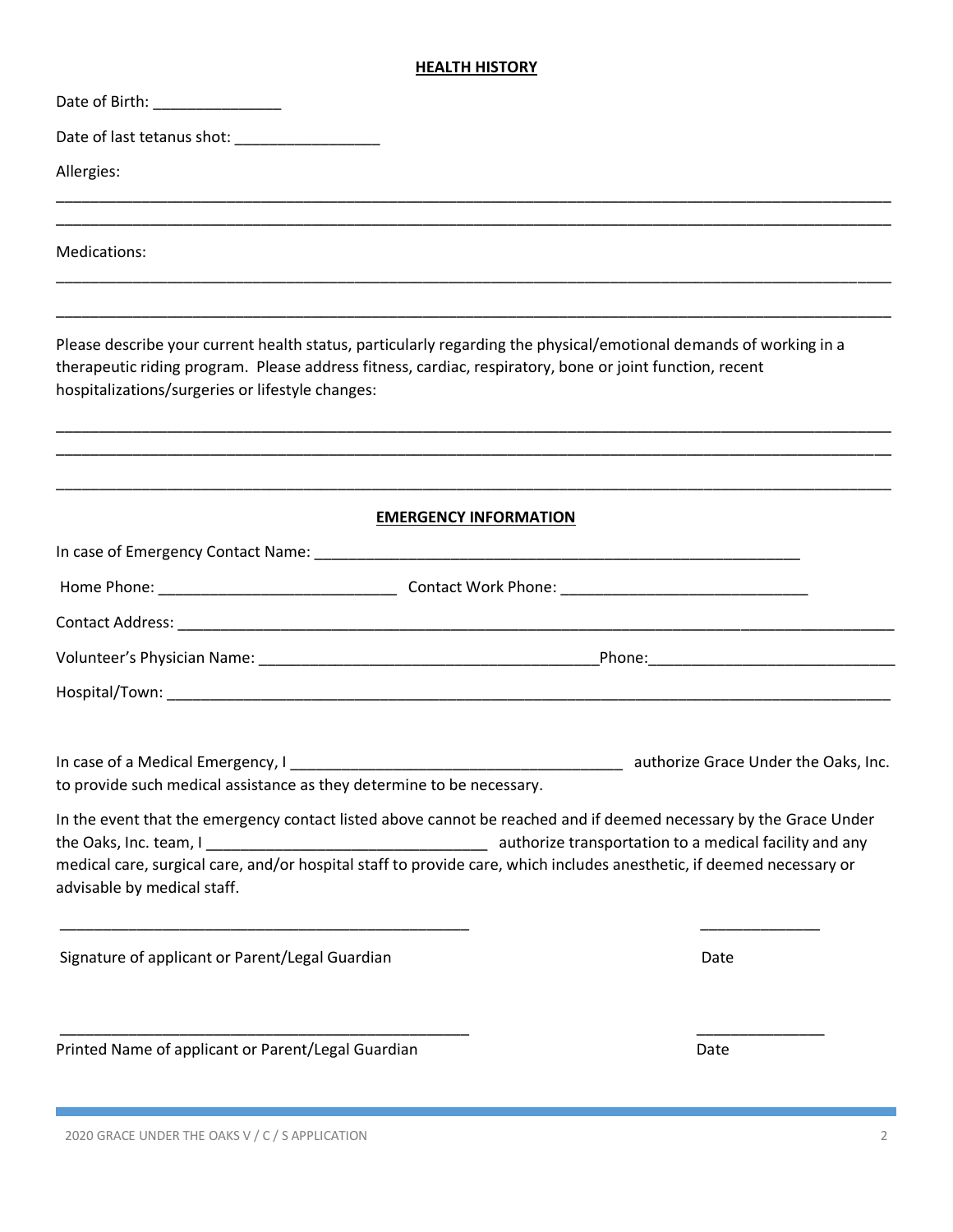#### **BACKGROUND INFORMATION**

**Grace Under the Oaks requires background checks for all volunteers contractors and staff members at/over the age of 18. This will be at the cost of the applicant and required before the applicant my engage in any Grace Under the Oaks, Inc. activities. Information regarding this process will be provided at orientation.**

Have you ever been charged with or convicted of a crime, including sex-related or child-abuse related offenses?

| Yes No If yes, please explain:                                                                                                                                                                                                                                                                                                                                                                                                                                                                                                                                                                                                                                                                                                                                                                   |                                                                                                                                                                                                                                |
|--------------------------------------------------------------------------------------------------------------------------------------------------------------------------------------------------------------------------------------------------------------------------------------------------------------------------------------------------------------------------------------------------------------------------------------------------------------------------------------------------------------------------------------------------------------------------------------------------------------------------------------------------------------------------------------------------------------------------------------------------------------------------------------------------|--------------------------------------------------------------------------------------------------------------------------------------------------------------------------------------------------------------------------------|
|                                                                                                                                                                                                                                                                                                                                                                                                                                                                                                                                                                                                                                                                                                                                                                                                  | Date: the contract of the contract of the contract of the contract of the contract of the contract of the contract of the contract of the contract of the contract of the contract of the contract of the contract of the cont |
|                                                                                                                                                                                                                                                                                                                                                                                                                                                                                                                                                                                                                                                                                                                                                                                                  |                                                                                                                                                                                                                                |
| I hereby authorize Grace Under the Oaks, Inc. to receive information from any law enforcement agency, including police<br>and sheriff's departments, of this state or any other state or federal government, to the extent permitted by state and<br>federal law, pertaining to any convictions I may have had for violations of state or federal criminal laws, including, but<br>not limited to convictions for crimes committed upon children. I understand that such access is for the purpose of<br>considering my application as an employee/volunteer, and I expressly DO NOT authorize the operating center, its<br>directors, officers, employees or other volunteers to disseminate this information in any way to any other individual,<br>group agency, organization or corporation. |                                                                                                                                                                                                                                |

Signature: \_\_\_\_\_\_\_\_\_\_\_\_\_\_\_\_\_\_\_\_\_\_\_\_\_\_\_\_\_\_\_\_\_\_\_\_\_\_\_\_\_\_\_\_\_\_\_\_\_\_\_\_\_\_\_\_\_\_\_\_\_\_\_ Date: \_\_\_\_\_\_\_\_\_\_\_\_\_\_\_

### **VOLUNTEER AGREEMENT**

I have read or have had the Volunteer Handbook explained to me, and I will keep the current edition for reference. If my contact information changes, I will notify the volunteer coordinator as soon as possible. I understand that violating the rules, agreements and guidelines at Grace Under the Oaks may result in my dismissal from the program. Other incidences that may result in dismissal include: unsafe behaviors that endanger self and others, inappropriate language / actions, misuse of center property and horses, or disrespectful behavior towards riders and/or staff. I understand that the staff at Grace Under the Oaks, including instructors and administrators, is in control of the activities that I participate in and I will follow their direction.

Signature: \_\_\_\_\_\_\_\_\_\_\_\_\_\_\_\_\_\_\_\_\_\_\_\_\_\_\_\_\_\_\_\_\_\_\_\_\_\_\_\_\_\_\_\_\_\_\_\_\_\_\_\_\_\_\_\_\_\_\_\_\_\_\_ Date: \_\_\_\_\_\_\_\_\_\_\_\_\_\_\_

### **CONFIDENTIALITY AGREEMENT**

I understand that any personal or identifying information that learn about clients through my association with GUTO will remain confidential. I agree to refrain from discussing such details as clients' names, specific diagnosis, unusual behavior, etc., with anyone outside the program or with another program member in a public circumstance where I might be overheard. I understand the necessity of preserving our clients' privacy and anonymity and will abide by this agreement.

Signature: \_\_\_\_\_\_\_\_\_\_\_\_\_\_\_\_\_\_\_\_\_\_\_\_\_\_\_\_\_\_\_\_\_\_\_\_\_\_\_\_\_\_\_\_\_\_\_\_\_\_\_\_\_\_\_\_\_\_\_\_\_\_\_ Date: \_\_\_\_\_\_\_\_\_\_\_\_\_\_\_